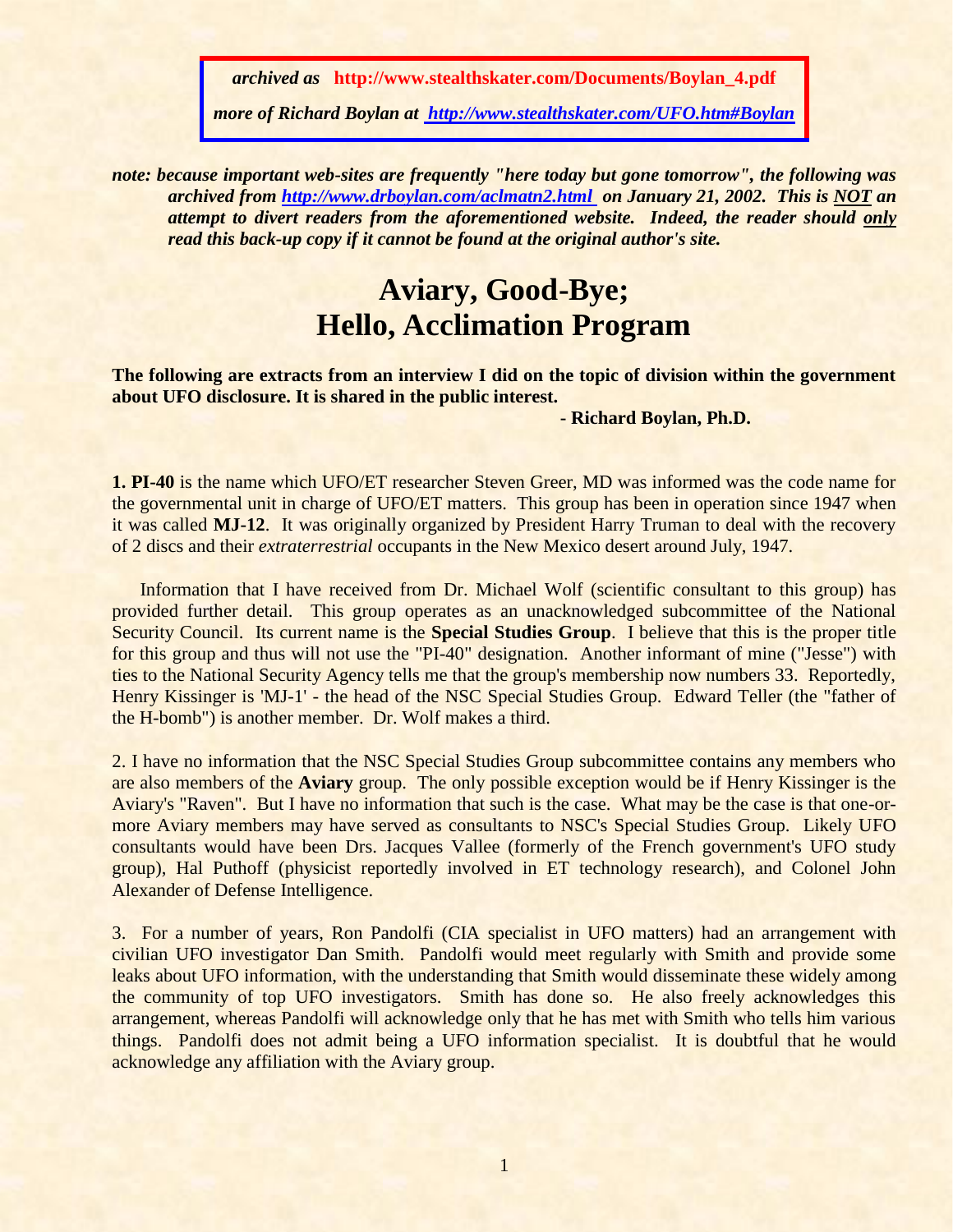4. The Aviary group members who have been active in the past in openly disseminating UFO information have been Jacques Vallee, Bruce Maccabee (Navy laser weapons researcher), and Cmdr. Scott Jones, USN (ret.) (who organized a Cosmic Cultures Conference in Washington.)

Some of the better-known Aviary members who have more recently dissembled any involvement in UFO matters include Ron Pandolfi and Col. John Alexander. The more important split is occurring on the National Security Council's Special Studies Group (SSG). Progressives on the SSG have placed into operation an **Acclimation Program**, designed to prepare and condition the public for open acknowledgment of *extraterrestrial* contact and presence. This Acclimation Program has resulted in significant disclosures of UFO/ET information by highly-placed governmental officers.

**Col. Steve Wilson**, USAF (ret.) revealed that he was in charge of **Project Pounce**, the unit tasked to retrieve downed UFOs and prevent civilian access to them. He also revealed the designations and manufacturers of U.S. antigravity craft. **Col. Donald Ware**, USAF (ret.) leaked the very existence of the Acclimation Program and also that the B-2 bomber has an antigravity system aboard. **Tech Sgt. Dan Sherman, USAF/National Security Agency was allowed to publish a book about his experience in** *extraterrestrial* telepathic information-gathering for NSA. **Col. Philip Corso**, USArmy (ret.) went public with his experiences at the Pentagon being in charge of the Roswell UFO remnants and seeing that ET technology got handed over to technology companies for back-engineering into "U.S." technology.

**Dr. Michael Wolf** of NSC's SSG has told of his working side-by-side with *extraterrestrial* consultant scientists at secret governmental laboratories such as Los Alamos, Wright-Patterson AFB, Area 51-NV, and Dulce-NM. Dr. Wolf has also warned of a Cabal of rogue private industry, military and intelligence officials who are operating extra-Constitutionally to maintain UFO secrecy and conduct unauthorized attacks on UFOs. And "**Jesse**" (an NSA informant) has disclosed among other things a secret agreement by world leaders in 1954 to provide the *ETs* with a surface base in French Polynesia.

Since UFO disclosure is coordinated within NATO countries, the **Vatican's** authorizing of Monsignor Balducci's statements must be seen as part of the NATO-wide Acclimation Program. Balducci has gone on Italian national television repeatedly to declare that *extraterrestrial* visitations are real, are not of the Devil, are likely to be spiritually-advanced, and deserve study.

5. The Aviary is not a governmental entity and is not running the government's UFO gradual-disclosure program. They are not responsible for the above-cited leaks which instead are coming from NSC's Special Studies Group's Acclimation Program policy. The Aviary appears now to have been an ad-hoc group of UFO information exchangers -- some of whose members were inclined to publicly share that information and some of whose members continue to fight public disclosure. As the official Government's Public Acclimation Program moves into high gear, the Aviary becomes increasingly irrelevant.

6. Among those in the Aviary who have publicly shared UFO information, there may not be a consensus about the nature of *extraterrestrial* visitors. Scott Jones appears to view the *ETs* as benign. Jacques Vallee takes a more scientifically- detached view as does Bruce Maccabee.

7. Some of those on the shadowy side of the Aviary group work for private corporations which have made huge sums of money, developing and manufacturing military and civilian products derived ultimately from *ET* technology. Extreme security classification on *ET* technology has created a monopoly for those insider corporations with connections to those who possess *ET* technology information.